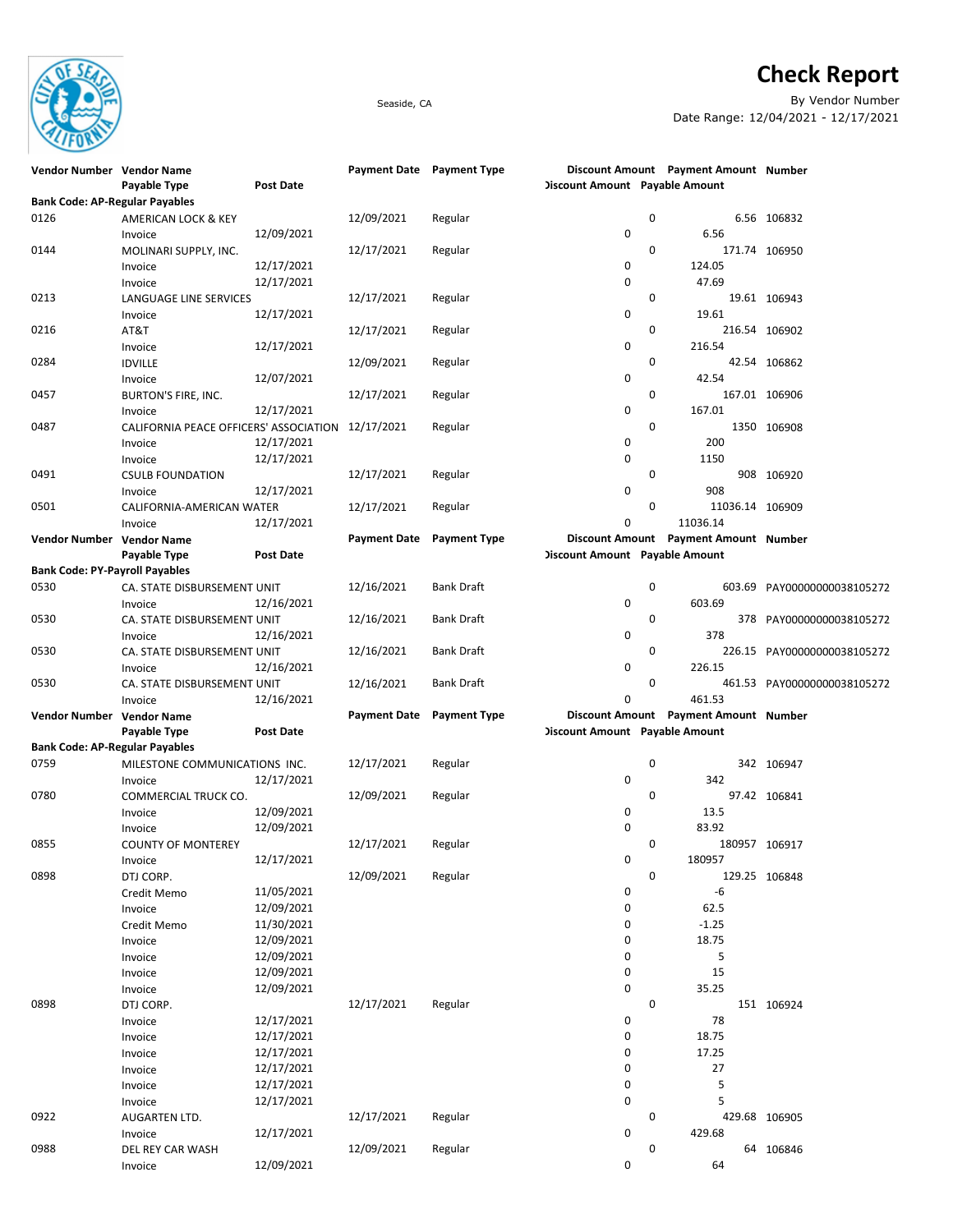| 0988                 | DEL REY CAR WASH                                  |                  | 12/17/2021          | Regular             |                                       | 0           |                                       | 72 106921     |
|----------------------|---------------------------------------------------|------------------|---------------------|---------------------|---------------------------------------|-------------|---------------------------------------|---------------|
|                      | Invoice                                           | 12/16/2021       |                     |                     | $\pmb{0}$                             |             | 72                                    |               |
| 1048                 | DOCTORS ON DUTY MEDICAL GROUP                     |                  | 12/17/2021          | Regular             |                                       | 0           |                                       | 402.5 106923  |
|                      | Invoice                                           | 12/17/2021       |                     |                     | 0                                     |             | 35                                    |               |
|                      | Invoice                                           | 12/17/2021       |                     |                     | $\mathbf 0$                           |             | 115                                   |               |
|                      | Invoice                                           | 12/17/2021       |                     |                     | 0                                     |             | 150                                   |               |
|                      | Invoice                                           | 12/17/2021       |                     |                     | $\mathbf 0$                           |             | 35                                    |               |
|                      | Invoice                                           | 12/17/2021       |                     |                     | $\mathbf 0$                           |             | 67.5                                  |               |
| 1388                 | W.W.GRAINGER, INC.                                |                  | 12/09/2021          | Regular             |                                       | 0           |                                       | 172.69 106896 |
|                      | Invoice                                           | 12/09/2021       |                     |                     | 0                                     |             | 172.69                                |               |
| 1388                 | W.W.GRAINGER, INC.                                |                  | 12/17/2021          | Regular             |                                       | 0           |                                       | 114.98 106985 |
|                      | Invoice                                           | 12/17/2021       |                     |                     | $\pmb{0}$                             |             | 114.98                                |               |
| 1392                 |                                                   |                  | 12/09/2021          | Regular             |                                       | $\mathbf 0$ |                                       | 333.97 106855 |
|                      | <b>GRANITE ROCK COMPANY</b>                       |                  |                     |                     |                                       |             |                                       |               |
|                      | Invoice                                           | 12/09/2021       |                     |                     | 0                                     |             | 63.63                                 |               |
|                      | Invoice                                           | 12/09/2021       |                     |                     | $\mathbf 0$                           |             | 125.27                                |               |
|                      | Invoice                                           | 12/09/2021       |                     |                     | $\mathbf 0$                           |             | 145.07                                |               |
| 1569                 | <b>HOPE SERVICES</b>                              |                  | 12/17/2021          | Regular             |                                       | 0           | 5098.47 106935                        |               |
|                      | Invoice                                           | 12/17/2021       |                     |                     | $\pmb{0}$                             |             | 5098.47                               |               |
| 1976                 | LINCOLN AQUATICS                                  |                  | 12/09/2021          | Regular             |                                       | $\mathbf 0$ |                                       | 507.38 106866 |
|                      | Invoice                                           | 12/09/2021       |                     |                     | $\mathbf 0$                           |             | 994.25                                |               |
|                      | Credit Memo                                       | 11/30/2021       |                     |                     | $\mathbf 0$                           |             | $-486.87$                             |               |
| 2045                 | M & S BUILDING SUPPLY, INC                        |                  | 12/09/2021          | Regular             |                                       | 0           |                                       | 348.5 106867  |
|                      | Invoice                                           | 12/09/2021       |                     |                     | 0                                     |             | 348.5                                 |               |
| <b>Vendor Number</b> | <b>Vendor Name</b>                                |                  | <b>Payment Date</b> | <b>Payment Type</b> |                                       |             | Discount Amount Payment Amount Number |               |
|                      | Payable Type                                      | <b>Post Date</b> |                     |                     | <b>Discount Amount Payable Amount</b> |             |                                       |               |
| 2102                 | MARTIN'S IRRIGATION SUPPLY, INC.                  |                  | 12/09/2021          | Regular             |                                       | 0           |                                       | 187.21 106870 |
|                      | Invoice                                           | 12/09/2021       |                     |                     | 0                                     |             | 187.21                                |               |
| 2117                 | MATTESON & BEERS TOWING, LLC                      |                  | 12/17/2021          | Regular             |                                       | 0           |                                       | 450 106946    |
|                      | Invoice                                           | 12/17/2021       |                     |                     | 0                                     |             | 250                                   |               |
|                      | Invoice                                           | 12/17/2021       |                     |                     | $\mathbf 0$                           |             | 200                                   |               |
| 2184                 | <b>MISSION LINEN SUPPLY</b>                       |                  | 12/17/2021          | Regular             |                                       | 0           |                                       | 370.3 106948  |
|                      | Invoice                                           | 12/17/2021       |                     |                     | 0                                     |             | 96.7                                  |               |
|                      | Invoice                                           | 12/17/2021       |                     |                     | $\mathbf 0$                           |             | 100.2                                 |               |
|                      |                                                   | 12/17/2021       |                     |                     | $\mathbf 0$                           |             | 86.7                                  |               |
|                      | Invoice                                           |                  |                     |                     | $\mathbf 0$                           |             | 86.7                                  |               |
|                      | Invoice                                           | 12/17/2021       |                     |                     |                                       |             |                                       |               |
| 2186                 | <b>MISSION UNIFORM SERVICE</b>                    |                  | 12/09/2021          | Regular             |                                       | 0           |                                       | 2582.2 106873 |
|                      | Invoice                                           | 12/09/2021       |                     |                     | $\mathbf 0$                           |             | 98.33                                 |               |
|                      | Invoice                                           | 12/09/2021       |                     |                     | $\mathbf 0$                           |             | 32                                    |               |
|                      | Invoice                                           | 12/09/2021       |                     |                     | 0                                     |             | 38.56                                 |               |
|                      | Invoice                                           | 12/09/2021       |                     |                     | 0                                     |             | 540.72                                |               |
|                      | Invoice                                           | 12/09/2021       |                     |                     | 0                                     |             | 60                                    |               |
|                      | Invoice                                           | 12/09/2021       |                     |                     |                                       |             |                                       |               |
|                      |                                                   |                  |                     |                     | 0                                     |             | 20                                    |               |
|                      | Invoice                                           | 12/09/2021       |                     |                     | 0                                     |             | 963.34                                |               |
|                      | Invoice                                           | 12/09/2021       |                     |                     | 0                                     |             | 109.05                                |               |
|                      | Invoice                                           | 12/09/2021       |                     |                     | 0                                     |             | 108.43                                |               |
|                      | Invoice                                           | 12/09/2021       |                     |                     | 0                                     |             | 491.82                                |               |
|                      | Invoice                                           | 12/09/2021       |                     |                     | 0                                     |             | 119.95                                |               |
| 2186                 | <b>MISSION UNIFORM SERVICE</b>                    |                  | 12/17/2021          | Regular             |                                       | 0           | 1019.75 106949                        |               |
|                      | Invoice                                           | 12/17/2021       |                     |                     | 0                                     |             | 39.9                                  |               |
|                      | Invoice                                           | 12/17/2021       |                     |                     | 0                                     |             | 108.43                                |               |
|                      | Invoice                                           | 12/17/2021       |                     |                     | 0                                     |             | 192.1                                 |               |
|                      |                                                   | 12/17/2021       |                     |                     | $\mathbf 0$                           |             | 679.32                                |               |
|                      | Invoice                                           |                  |                     |                     |                                       |             |                                       |               |
| 2205                 | MONTEREY CO. CONVENTION & VISITOR'S BI 12/09/2021 |                  |                     | Regular             |                                       | 0           | 17846.73 106876                       |               |
|                      | Invoice                                           | 12/09/2021       |                     |                     | 0                                     |             | 17846.73                              |               |
| 2236                 | MBS BUSINESS SYSTEMS                              |                  | 12/09/2021          | Regular             |                                       | 0           |                                       | 101.7 106871  |
|                      | Invoice                                           | 12/09/2021       |                     |                     | 0                                     |             | 101.7                                 |               |
| 2238                 | MONTEREY BAY PEST CONTROL                         |                  | 12/17/2021          | Regular             |                                       | 0           |                                       | 312 106952    |
|                      | Invoice                                           | 12/17/2021       |                     |                     | 0                                     |             | 90                                    |               |
|                      | Invoice                                           | 12/17/2021       |                     |                     | $\mathbf 0$                           |             | 62                                    |               |
|                      | Invoice                                           | 12/17/2021       |                     |                     | 0                                     |             | 60                                    |               |
|                      | Invoice                                           | 12/17/2021       |                     |                     | $\mathbf 0$                           |             | 100                                   |               |
| 2273                 | MONTEREY COUNTY HEALTH DEPT                       |                  | 12/17/2021          | Regular             |                                       | 0           |                                       | 2625 106953   |
|                      | Invoice                                           | 12/17/2021       |                     |                     | 0                                     |             | 1850                                  |               |
|                      | Invoice                                           | 12/17/2021       |                     |                     | $\mathbf 0$                           |             | 775                                   |               |
| 2279                 | COUNTY OF MONTEREY IT DEPT.                       |                  | 12/09/2021          | Regular             |                                       | 0           |                                       | 2168 106844   |
|                      | Invoice                                           | 12/09/2021       |                     |                     | 0                                     |             | 1084                                  |               |
|                      | Invoice                                           | 12/09/2021       |                     |                     | 0                                     |             | 1084                                  |               |
| 2328                 | <b>WALLACE GROUP</b><br>Invoice                   | 12/09/2021       | 12/09/2021          | Regular             | 0                                     | 0           | 15052.11 106897<br>2980               |               |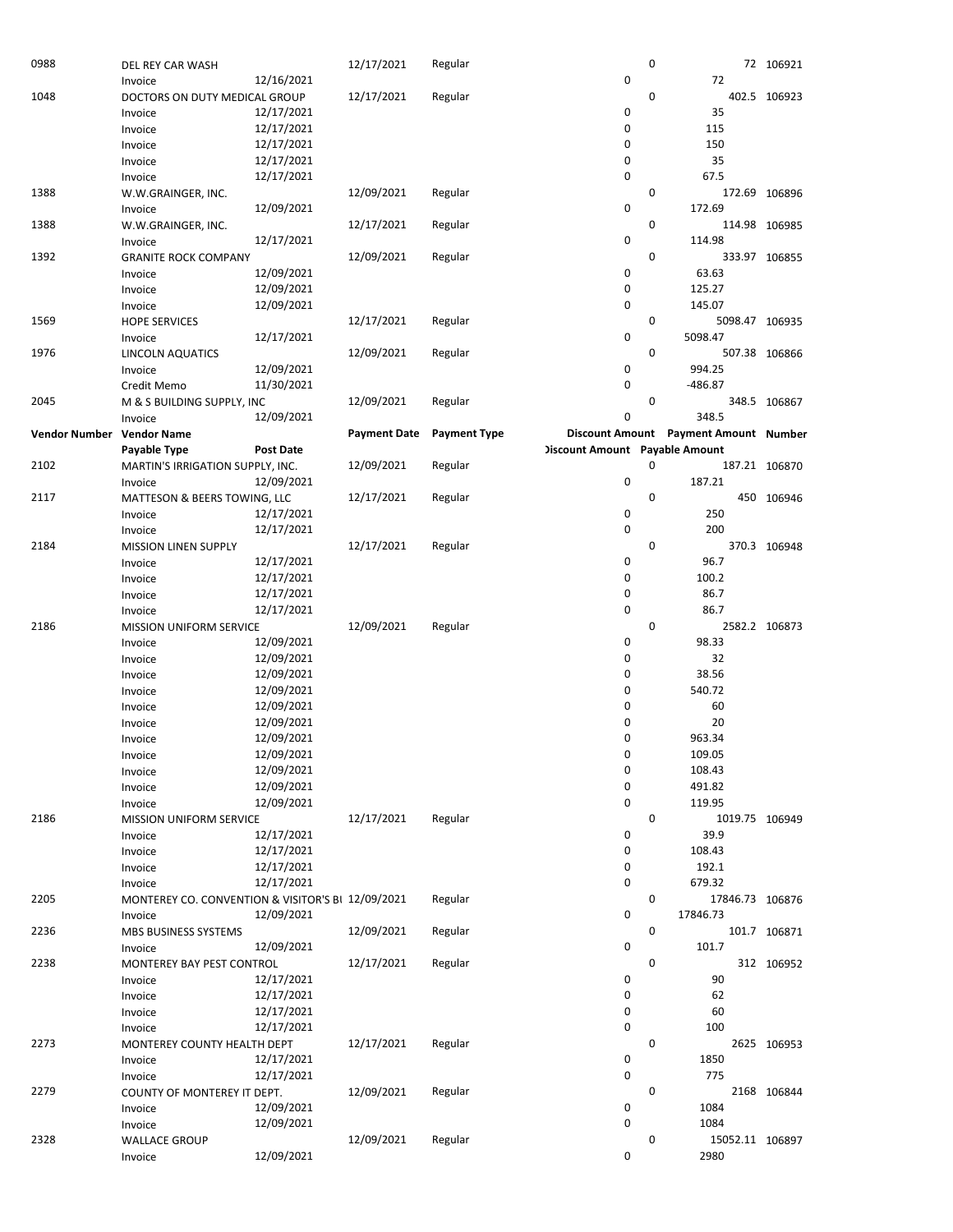|                                       | Invoice                                           | 12/09/2021       |                           |                     | 0                                     |   | 2125.72                               |                      |
|---------------------------------------|---------------------------------------------------|------------------|---------------------------|---------------------|---------------------------------------|---|---------------------------------------|----------------------|
|                                       | Invoice                                           | 12/09/2021       |                           |                     | 0                                     |   | 1254                                  |                      |
|                                       | Invoice                                           | 12/09/2021       |                           |                     | 0                                     |   | 383.56                                |                      |
|                                       |                                                   |                  |                           |                     |                                       |   |                                       |                      |
|                                       | Invoice                                           | 12/09/2021       |                           |                     | 0                                     |   | 8308.83                               |                      |
| 2328                                  | <b>WALLACE GROUP</b>                              |                  | 12/17/2021                | Regular             |                                       | 0 |                                       | 4410.5 106986        |
|                                       | Invoice                                           | 12/17/2021       |                           |                     | 0                                     |   | 3564                                  |                      |
|                                       | Invoice                                           | 12/17/2021       |                           |                     | $\mathbf 0$                           |   | 846.5                                 |                      |
|                                       |                                                   |                  |                           |                     |                                       |   |                                       |                      |
| Vendor Number Vendor Name             |                                                   |                  | <b>Payment Date</b>       | <b>Payment Type</b> |                                       |   | Discount Amount Payment Amount Number |                      |
|                                       | Payable Type                                      | <b>Post Date</b> |                           |                     | Discount Amount Payable Amount        |   |                                       |                      |
| 2338                                  | MONTEREY PENINSULA WATER MGMT DISTI 12/09/2021    |                  |                           | Regular             |                                       | 0 | 5778.94 106879                        |                      |
|                                       | Invoice                                           | 12/09/2021       |                           |                     | 0                                     |   | 5778.94                               |                      |
|                                       |                                                   |                  |                           |                     |                                       |   |                                       |                      |
| 2351                                  | <b>HICKS &amp; HORNELL</b>                        |                  | 12/09/2021                | Regular             |                                       | 0 |                                       | 227.53 106858        |
|                                       | Invoice                                           | 12/09/2021       |                           |                     | 0                                     |   | 20.21                                 |                      |
|                                       | Invoice                                           | 12/09/2021       |                           |                     | 0                                     |   | 207.32                                |                      |
| 2426                                  | McDONALD REFRIGERATION INC                        |                  | 12/09/2021                | Regular             |                                       | 0 |                                       | 288.35 106872        |
|                                       |                                                   |                  |                           |                     |                                       |   |                                       |                      |
|                                       | Invoice                                           | 12/09/2021       |                           |                     | 0                                     |   | 288.35                                |                      |
| 2652                                  | PACIFIC GAS & ELECTRIC                            |                  | 12/17/2021                | Regular             |                                       | 0 |                                       | 719.24 106959        |
|                                       | Invoice                                           | 12/17/2021       |                           |                     | 0                                     |   | 719.24                                |                      |
| 2652                                  |                                                   |                  | 12/17/2021                | Regular             |                                       | 0 |                                       | 865.26 106960        |
|                                       | PACIFIC GAS & ELECTRIC                            |                  |                           |                     |                                       |   |                                       |                      |
|                                       | Invoice                                           | 12/17/2021       |                           |                     | 0                                     |   | 865.26                                |                      |
| 2652                                  | PACIFIC GAS & ELECTRIC                            |                  | 12/17/2021                | Regular             |                                       | 0 |                                       | 38.73 106961         |
|                                       | Invoice                                           | 12/17/2021       |                           |                     | 0                                     |   | 38.73                                 |                      |
|                                       |                                                   |                  |                           |                     |                                       | 0 |                                       |                      |
| 2720                                  | <b>OWEN EQUIPMENT COMPANY</b>                     |                  | 12/17/2021                | Regular             |                                       |   |                                       | 537.58 106958        |
|                                       | Credit Memo                                       | 11/05/2021       |                           |                     | 0                                     |   | $-176.68$                             |                      |
|                                       | Invoice                                           | 12/17/2021       |                           |                     | 0                                     |   | 714.26                                |                      |
| 2746                                  | PENINSULA POOL SERVICE & SUPPLY INC.              |                  | 12/09/2021                | Regular             |                                       | 0 |                                       | 89.85 106882         |
|                                       |                                                   |                  |                           |                     |                                       |   |                                       |                      |
|                                       | Invoice                                           | 12/09/2021       |                           |                     | 0                                     |   | 89.85                                 |                      |
| 2746                                  | PENINSULA POOL SERVICE & SUPPLY INC.              |                  | 12/17/2021                | Regular             |                                       | 0 |                                       | 119.8 106963         |
|                                       | Invoice                                           | 12/17/2021       |                           |                     | 0                                     |   | 119.8                                 |                      |
| 2752                                  | PENINSULA WELDING & MEDICAL SUPPLY, IN 12/17/2021 |                  |                           |                     |                                       | 0 |                                       | 25.8 106964          |
|                                       |                                                   |                  |                           | Regular             |                                       |   |                                       |                      |
|                                       | Invoice                                           | 12/17/2021       |                           |                     | 0                                     |   | 25.8                                  |                      |
| 2816                                  | PLUG & PAY TECHNOLOGIES, INC.                     |                  | 12/17/2021                | Regular             |                                       | 0 |                                       | 30 106965            |
|                                       | Invoice                                           | 12/17/2021       |                           |                     | 0                                     |   | 15                                    |                      |
|                                       |                                                   |                  |                           |                     |                                       |   |                                       |                      |
|                                       | Invoice                                           | 12/17/2021       |                           |                     | 0                                     |   | 15                                    |                      |
|                                       |                                                   |                  |                           |                     |                                       |   |                                       |                      |
| Vendor Number Vendor Name             |                                                   |                  | Payment Date Payment Type |                     |                                       |   | Discount Amount Payment Amount Number |                      |
|                                       | Payable Type                                      | <b>Post Date</b> |                           |                     | <b>Discount Amount</b> Payable Amount |   |                                       |                      |
|                                       |                                                   |                  |                           |                     |                                       |   |                                       |                      |
| 2849                                  | PREMIUM AUTO PARTS                                |                  | 12/17/2021                | Regular             |                                       | 0 |                                       | 608.19 106967        |
|                                       | Invoice                                           | 12/17/2021       |                           |                     | 0                                     |   | 8.38                                  |                      |
|                                       | Invoice                                           | 12/17/2021       |                           |                     | 0                                     |   | 40.53                                 |                      |
|                                       |                                                   |                  |                           |                     | 0                                     |   | 27.6                                  |                      |
|                                       | Invoice                                           | 12/17/2021       |                           |                     |                                       |   |                                       |                      |
|                                       | Invoice                                           | 12/17/2021       |                           |                     | 0                                     |   | 86.37                                 |                      |
|                                       | Invoice                                           | 12/17/2021       |                           |                     | 0                                     |   | 55.16                                 |                      |
|                                       | Invoice                                           | 12/17/2021       |                           |                     | 0                                     |   | 4.5                                   |                      |
|                                       |                                                   |                  |                           |                     | 0                                     |   |                                       |                      |
|                                       | Invoice                                           | 12/17/2021       |                           |                     |                                       |   | 69.81                                 |                      |
|                                       | Invoice                                           | 12/17/2021       |                           |                     | 0                                     |   | 14.83                                 |                      |
|                                       | Invoice                                           | 12/17/2021       |                           |                     | 0                                     |   | 18.35                                 |                      |
|                                       | Invoice                                           | 12/17/2021       |                           |                     | 0                                     |   | 168.26                                |                      |
|                                       |                                                   | 12/17/2021       |                           |                     | 0                                     |   | 52.36                                 |                      |
|                                       | Invoice                                           |                  |                           |                     |                                       |   |                                       |                      |
|                                       | Invoice                                           | 12/17/2021       |                           |                     | 0                                     |   | 29.28                                 |                      |
|                                       | Invoice                                           | 12/17/2021       |                           |                     | 0                                     |   | 25.42                                 |                      |
|                                       | Invoice                                           | 12/17/2021       |                           |                     | 0                                     |   | 7.34                                  |                      |
| Vendor Number Vendor Name             |                                                   |                  | Payment Date Payment Type |                     |                                       |   | Discount Amount Payment Amount Number |                      |
|                                       |                                                   |                  |                           |                     |                                       |   |                                       |                      |
|                                       | Payable Type                                      | <b>Post Date</b> |                           |                     | <b>Discount Amount</b> Payable Amount |   |                                       |                      |
| <b>Bank Code: PY-Payroll Payables</b> |                                                   |                  |                           |                     |                                       |   |                                       |                      |
| 2877                                  | PUBLIC EMPLOYEES' RETIREMENT SYSTEM               |                  | 12/10/2021                | <b>Bank Draft</b>   |                                       | 0 |                                       | 3.84 1001988111      |
|                                       | Debit Memo                                        | 11/18/2021       |                           |                     | 0                                     |   | 3.84                                  |                      |
|                                       |                                                   |                  |                           |                     |                                       |   |                                       |                      |
| 2877                                  | PUBLIC EMPLOYEES' RETIREMENT SYSTEM               |                  | 12/10/2021                | <b>Bank Draft</b>   |                                       | 0 |                                       | -82.44 1001988111    |
|                                       | Credit Memo                                       | 11/18/2021       |                           |                     | 0                                     |   | $-82.44$                              |                      |
| 2877                                  | PUBLIC EMPLOYEES' RETIREMENT SYSTEM               |                  | 12/10/2021                | Bank Draft          |                                       | 0 |                                       | 0.18 1001988111      |
|                                       | Debit Memo                                        | 11/18/2021       |                           |                     | 0                                     |   | 0.18                                  |                      |
|                                       |                                                   |                  |                           |                     |                                       |   |                                       |                      |
| 2877                                  | PUBLIC EMPLOYEES' RETIREMENT SYSTEM               |                  | 12/10/2021                | <b>Bank Draft</b>   |                                       | 0 |                                       | -1658.8 1001988111   |
|                                       | Credit Memo                                       | 11/18/2021       |                           |                     | 0                                     |   | $-1658.8$                             |                      |
| 2877                                  | PUBLIC EMPLOYEES' RETIREMENT SYSTEM               |                  | 12/10/2021                | <b>Bank Draft</b>   |                                       | 0 |                                       | 134752.57 1001988111 |
|                                       |                                                   |                  |                           |                     | 0                                     |   | 134752.57                             |                      |
|                                       | Invoice                                           | 11/18/2021       |                           |                     |                                       |   |                                       |                      |
| Vendor Number Vendor Name             |                                                   |                  | Payment Date Payment Type |                     |                                       |   | Discount Amount Payment Amount Number |                      |
|                                       | Payable Type                                      | <b>Post Date</b> |                           |                     | <b>Discount Amount</b> Payable Amount |   |                                       |                      |
| <b>Bank Code: AP-Regular Payables</b> |                                                   |                  |                           |                     |                                       |   |                                       |                      |
| 2888                                  |                                                   |                  |                           |                     |                                       | 0 |                                       |                      |
|                                       | PURE H20 INC.<br>Invoice                          | 12/09/2021       | 12/09/2021                | Regular             | 0                                     |   | 65.54                                 | 65.54 106883         |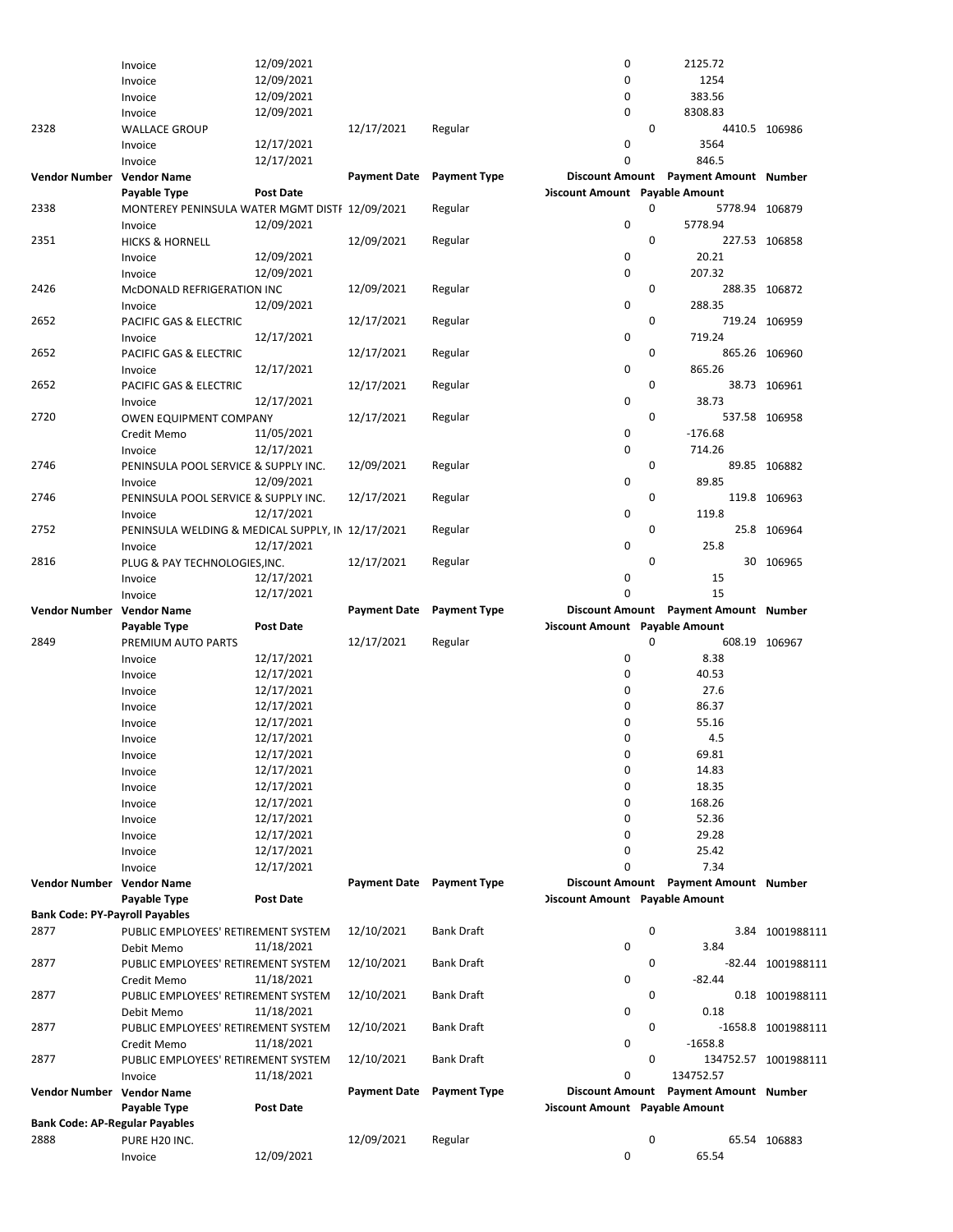| 2932                                          | DISASTER KLEENUP SPECIALISTS                    |                  | 12/09/2021                | Regular             |                                       | 0 |          | 5788.26 106847         |
|-----------------------------------------------|-------------------------------------------------|------------------|---------------------------|---------------------|---------------------------------------|---|----------|------------------------|
|                                               | Invoice                                         | 12/09/2021       |                           |                     | 0                                     |   | 2182.11  |                        |
|                                               | Invoice                                         | 12/09/2021       |                           |                     | 0                                     |   | 2389.34  |                        |
|                                               | Invoice                                         | 12/09/2021       |                           |                     | 0                                     |   | 1216.81  |                        |
| 2946                                          | BECK'S SHOE STORE, INC                          |                  | 12/09/2021                | Regular             |                                       | 0 |          | 250 106836             |
|                                               | Invoice                                         | 12/09/2021       |                           |                     | 0                                     |   | 250      |                        |
| 3154                                          | GREEN VALLEY LANSCAPE INC.                      |                  | 12/09/2021                | Regular             |                                       | 0 |          | 156.22 106856          |
|                                               | Credit Memo                                     | 11/03/2021       |                           |                     | 0                                     |   | $-320$   |                        |
|                                               | Invoice                                         | 12/09/2021       |                           |                     | $\mathbf 0$                           |   | 476.22   |                        |
| 3319                                          | STAPLES ADVANTAGE                               |                  | 12/09/2021                | Regular             |                                       | 0 |          | 47.51 106890           |
|                                               | Invoice                                         | 12/09/2021       |                           |                     | 0                                     |   | 47.51    |                        |
| 3319                                          | STAPLES ADVANTAGE                               |                  | 12/17/2021                | Regular             |                                       | 0 |          | 851.74 106975          |
|                                               | Invoice                                         | 12/17/2021       |                           |                     | 0                                     |   | 97.63    |                        |
|                                               | Invoice                                         | 12/17/2021       |                           |                     | 0                                     |   | 189.9    |                        |
|                                               | Invoice                                         | 12/17/2021       |                           |                     | 0                                     |   | 80.27    |                        |
|                                               | Credit Memo                                     | 12/01/2021       |                           |                     | 0                                     |   | $-113.6$ |                        |
|                                               | Invoice                                         | 12/17/2021       |                           |                     | 0                                     |   | 122.48   |                        |
|                                               | Invoice                                         | 12/17/2021       |                           |                     | 0                                     |   | 42.78    |                        |
|                                               | Invoice                                         | 12/17/2021       |                           |                     | 0                                     |   | 87.26    |                        |
|                                               | Invoice                                         | 12/17/2021       |                           |                     | 0                                     |   | 333.78   |                        |
|                                               |                                                 | 12/17/2021       |                           |                     | 0                                     |   | 11.24    |                        |
| 3574                                          | Invoice                                         |                  | 12/17/2021                | Regular             |                                       | 0 |          | 42086.23 106981        |
|                                               | U.S. BANK-CALCARD                               | 11/22/2021       |                           |                     | 0                                     |   | 42086.23 |                        |
|                                               | Invoice                                         |                  |                           |                     |                                       | 0 |          |                        |
| 3595                                          | VAPOR CLEANERS, INC.                            |                  | 12/17/2021                | Regular             |                                       |   |          | 65.79 106983           |
|                                               | Invoice                                         | 12/17/2021       |                           |                     | 0                                     |   | 24.48    |                        |
|                                               | Invoice                                         | 12/17/2021       |                           |                     | 0                                     |   | 24.48    |                        |
|                                               | Invoice                                         | 12/17/2021       |                           |                     | 0                                     |   | 16.83    |                        |
| 3883                                          | FELIPE DE JESUS OLVERA                          |                  | 12/09/2021                | Regular             |                                       | 0 |          | 2450 106852            |
|                                               | Invoice                                         | 12/09/2021       |                           |                     | 0                                     |   | 2450     |                        |
| 3974                                          | SEASIDE HIGH SCHOOL SOCCER TEAM                 |                  | 12/09/2021                | Regular             |                                       | 0 |          | 3000 106886            |
|                                               | Invoice                                         | 12/09/2021       |                           |                     | 0                                     |   | 3000     |                        |
| 4222                                          | HARRIS & ASSOCIATES, INC.                       |                  | 12/09/2021                | Regular             |                                       | 0 |          | 68643.95 106857        |
|                                               | Invoice                                         | 12/09/2021       |                           |                     | 0                                     |   | 58970.2  |                        |
|                                               | Invoice                                         | 12/09/2021       |                           |                     | 0                                     |   | 6431.25  |                        |
|                                               | Invoice                                         | 12/09/2021       |                           |                     | 0                                     |   | 2261.25  |                        |
|                                               | Invoice                                         | 12/09/2021       |                           |                     | 0                                     |   | 981.25   |                        |
| 4222                                          | HARRIS & ASSOCIATES, INC.                       |                  | 12/17/2021                | Regular             |                                       | 0 |          | 15065 106934           |
|                                               | Invoice                                         | 12/17/2021       |                           |                     | 0                                     |   | 410      |                        |
|                                               | Invoice                                         | 12/17/2021       |                           |                     | 0                                     |   | 4180     |                        |
|                                               | Invoice                                         | 12/17/2021       |                           |                     | 0                                     |   | 212.5    |                        |
|                                               | Invoice                                         | 12/17/2021       |                           |                     | 0                                     |   | 222.5    |                        |
|                                               | Invoice                                         | 12/17/2021       |                           |                     | 0                                     |   | 210      |                        |
|                                               | Invoice                                         | 12/17/2021       |                           |                     | 0                                     |   | 9830     |                        |
| 4480                                          | COMMUNITY HOSPITAL OF THE MONTEREY I 12/09/2021 |                  |                           | Regular             |                                       | 0 |          | 54 106842              |
|                                               | Invoice                                         | 12/09/2021       |                           |                     | 0                                     |   | 54       |                        |
| 4892                                          | <b>EDGES ELECTRICAL GROUP</b>                   |                  | 12/17/2021                | Regular             |                                       | 0 |          | 22.67 106925           |
|                                               | Invoice                                         | 12/17/2021       |                           |                     | 0                                     |   | 22.67    |                        |
| Vendor Number Vendor Name                     |                                                 |                  | <b>Payment Date</b>       | <b>Payment Type</b> | Discount Amount Payment Amount Number |   |          |                        |
|                                               | Payable Type                                    | <b>Post Date</b> |                           |                     | <b>Discount Amount Payable Amount</b> |   |          |                        |
| 4896                                          | DEPARTMENT OF JUSTICE                           |                  | 12/17/2021                | Regular             |                                       | 0 |          | 81 106922              |
|                                               | Invoice                                         | 12/17/2021       |                           |                     | 0                                     |   | 81       |                        |
| Vendor Number Vendor Name                     |                                                 |                  | <b>Payment Date</b>       | <b>Payment Type</b> | Discount Amount Payment Amount Number |   |          |                        |
|                                               | Payable Type                                    | <b>Post Date</b> |                           |                     | <b>Discount Amount</b> Payable Amount |   |          |                        |
| <b>Bank Code: PY-Payroll Payables</b>         |                                                 |                  |                           |                     |                                       |   |          |                        |
| 4920                                          | ICMA RETIREMENT TRUST-457                       |                  | 12/17/2021                | <b>Bank Draft</b>   |                                       | 0 |          | 32377.07 5e342519be    |
|                                               | Invoice                                         | 12/16/2021       |                           |                     | 0                                     |   | 32377.07 |                        |
| Vendor Number Vendor Name                     |                                                 |                  | Payment Date Payment Type |                     | Discount Amount Payment Amount Number |   |          |                        |
|                                               | Payable Type                                    | Post Date        |                           |                     | <b>Discount Amount</b> Payable Amount |   |          |                        |
| <b>Bank Code: AP-Regular Payables</b>         |                                                 |                  |                           |                     |                                       |   |          |                        |
| 4970                                          | <b>WHITSON ENGINEERS</b>                        |                  | 12/09/2021                | Regular             |                                       | 0 |          | 4900 106898            |
|                                               | Invoice                                         | 12/09/2021       |                           |                     | 0                                     |   | 4900     |                        |
| Vendor Number Vendor Name                     |                                                 |                  | <b>Payment Date</b>       | <b>Payment Type</b> | Discount Amount Payment Amount Number |   |          |                        |
|                                               |                                                 |                  |                           |                     | <b>Discount Amount Payable Amount</b> |   |          |                        |
|                                               | Payable Type                                    | <b>Post Date</b> |                           |                     |                                       |   |          |                        |
| <b>Bank Code: PY-Payroll Payables</b><br>5144 |                                                 |                  |                           | <b>Bank Draft</b>   |                                       | 0 |          |                        |
|                                               | STATE OF CALIFORNIA                             |                  | 12/17/2021                |                     | 0                                     |   | 29676.14 | 29676.14 0-041-949-280 |
| 5144                                          | Invoice                                         | 12/16/2021       | 12/17/2021                | Bank Draft          |                                       | 0 |          |                        |
|                                               | STATE OF CALIFORNIA                             | 12/16/2021       |                           |                     | 0                                     |   | 14.03    | 14.03 1-336-100-960    |
| 5144                                          | Invoice                                         |                  | 12/17/2021                | <b>Bank Draft</b>   |                                       | 0 |          |                        |
|                                               | STATE OF CALIFORNIA                             |                  |                           |                     |                                       |   |          | 72.57 0-748-169-312    |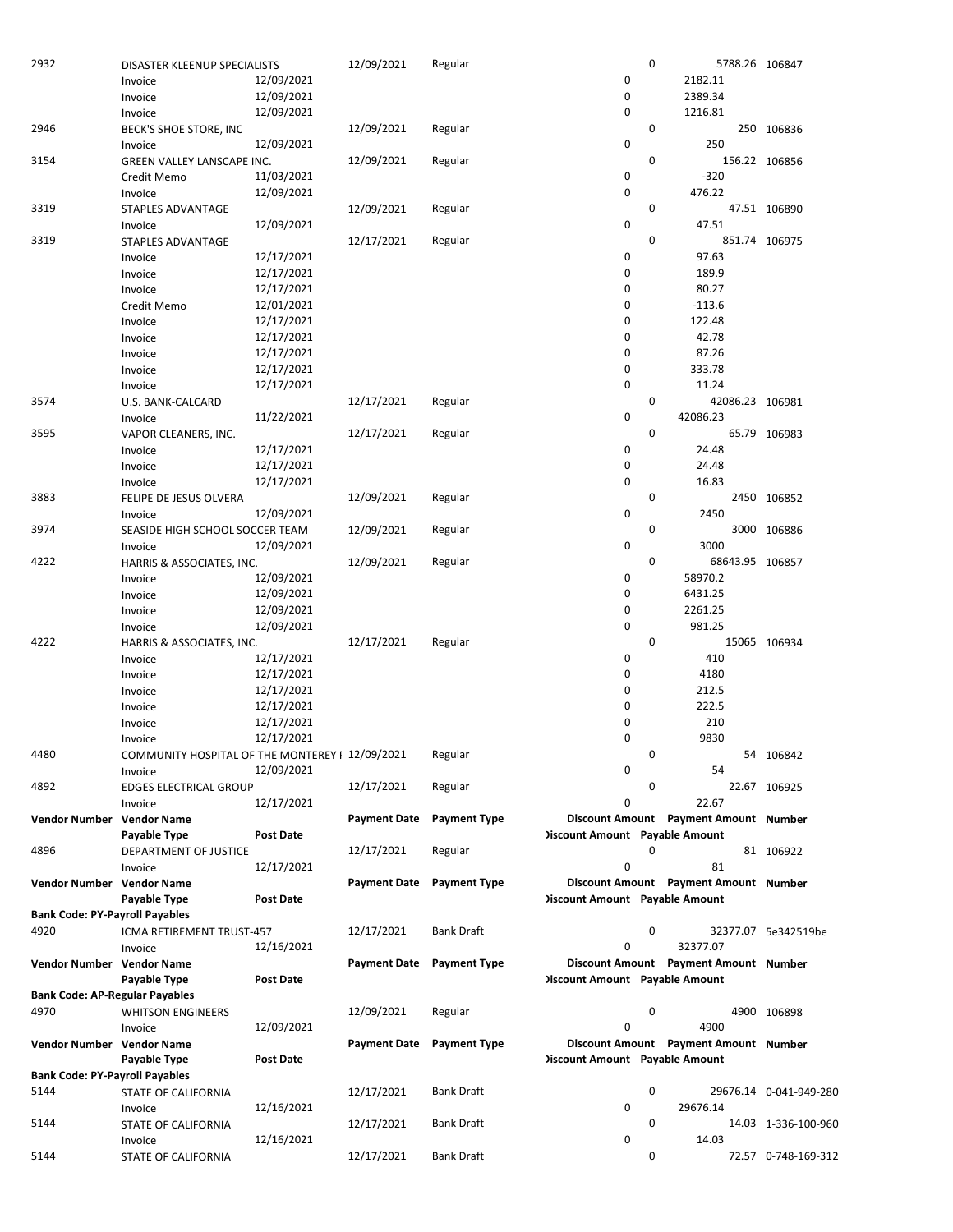|                                       | Invoice                                  | 12/16/2021       |                                  |                     | 0                                     | 72.57                                 |                          |
|---------------------------------------|------------------------------------------|------------------|----------------------------------|---------------------|---------------------------------------|---------------------------------------|--------------------------|
| Vendor Number Vendor Name             |                                          |                  | <b>Payment Date Payment Type</b> |                     |                                       | Discount Amount Payment Amount Number |                          |
|                                       | Payable Type                             | Post Date        |                                  |                     | <b>Discount Amount</b> Payable Amount |                                       |                          |
| <b>Bank Code: AP-Regular Payables</b> |                                          |                  |                                  |                     |                                       |                                       |                          |
| 5198                                  | <b>GOLDEN STATE PORTABLES</b>            |                  | 12/17/2021                       | Regular             |                                       | 0                                     | 2980.35 106930           |
|                                       | Invoice                                  | 12/17/2021       |                                  |                     | $\mathbf 0$                           | 553.63                                |                          |
|                                       |                                          | 12/17/2021       |                                  |                     | 0                                     | 130.36                                |                          |
|                                       | Invoice                                  |                  |                                  |                     | 0                                     | 2166                                  |                          |
|                                       | Invoice                                  | 12/17/2021       |                                  |                     |                                       |                                       |                          |
|                                       | Invoice                                  | 12/17/2021       |                                  |                     | 0                                     | 130.36                                |                          |
| Vendor Number Vendor Name             |                                          |                  | Payment Date Payment Type        |                     |                                       | Discount Amount Payment Amount Number |                          |
|                                       | Payable Type                             | Post Date        |                                  |                     | <b>Discount Amount</b> Payable Amount |                                       |                          |
| <b>Bank Code: PY-Payroll Payables</b> |                                          |                  |                                  |                     |                                       |                                       |                          |
| 5264                                  | RABOBANK, N.A.                           |                  | 12/17/2021                       | Bank Draft          |                                       | 0                                     | 125.5 270175123785922    |
|                                       | Invoice                                  | 12/16/2021       |                                  |                     | 0                                     | 125.5                                 |                          |
| 5264                                  | RABOBANK, N.A.                           |                  | 12/17/2021                       | Bank Draft          |                                       | 0                                     | 30.32 270175123785922    |
|                                       | Invoice                                  | 12/16/2021       |                                  |                     | 0                                     | 30.32                                 |                          |
| 5264                                  | RABOBANK, N.A.                           |                  | 12/17/2021                       | Bank Draft          |                                       | 0                                     | 9.26 270175172400738     |
|                                       |                                          | 12/16/2021       |                                  |                     | 0                                     | 9.26                                  |                          |
|                                       | Invoice                                  |                  |                                  |                     |                                       |                                       |                          |
| 5264                                  | RABOBANK, N.A.                           |                  | 12/17/2021                       | Bank Draft          |                                       | 0                                     | 38.26 270175172400738    |
|                                       | Invoice                                  | 12/16/2021       |                                  |                     | $\mathbf 0$                           | 38.26                                 |                          |
| 5264                                  | RABOBANK, N.A.                           |                  | 12/17/2021                       | <b>Bank Draft</b>   |                                       | 0                                     | 76314.63 270175150658143 |
|                                       | Invoice                                  | 12/16/2021       |                                  |                     | 0                                     | 76314.63                              |                          |
| 5264                                  | RABOBANK, N.A.                           |                  | 12/17/2021                       | <b>Bank Draft</b>   |                                       | 0                                     | 19897.38 270175150658143 |
|                                       | Invoice                                  | 12/16/2021       |                                  |                     | 0                                     | 19897.38                              |                          |
| Vendor Number Vendor Name             |                                          |                  | <b>Payment Date</b>              | <b>Payment Type</b> |                                       | Discount Amount Payment Amount Number |                          |
|                                       | Payable Type                             | <b>Post Date</b> |                                  |                     | <b>Discount Amount Payable Amount</b> |                                       |                          |
| <b>Bank Code: AP-Regular Payables</b> |                                          |                  |                                  |                     |                                       |                                       |                          |
| 5417                                  | <b>RENTAL DEPOT</b>                      |                  | 12/17/2021                       | Regular             |                                       | 0                                     | 65 106970                |
|                                       | Invoice                                  | 12/17/2021       |                                  |                     | $\mathbf 0$                           | 65                                    |                          |
|                                       |                                          |                  |                                  |                     |                                       | 0                                     |                          |
| 5443                                  | <b>ULINE</b>                             |                  | 12/17/2021                       | Regular             |                                       |                                       | 232.78 106982            |
|                                       | Invoice                                  | 12/17/2021       |                                  |                     | 0                                     | 232.78                                |                          |
| 5452                                  | LEXIPOL, LLC                             |                  | 12/09/2021                       | Regular             |                                       | 0                                     | 6000 106864              |
|                                       | Invoice                                  | 12/09/2021       |                                  |                     | 0                                     | 6000                                  |                          |
| Vendor Number Vendor Name             |                                          |                  | Payment Date Payment Type        |                     |                                       | Discount Amount Payment Amount Number |                          |
|                                       | Payable Type                             | <b>Post Date</b> |                                  |                     | <b>Discount Amount</b> Payable Amount |                                       |                          |
| <b>Bank Code: PY-Payroll Payables</b> |                                          |                  |                                  |                     |                                       |                                       |                          |
| 5462                                  | LABORERS NATIONAL PENSION                |                  | 12/17/2021                       | <b>Bank Draft</b>   |                                       | 0                                     | 2880 FD0720              |
|                                       | Invoice                                  | 11/04/2021       |                                  |                     | $\mathbf 0$                           | 2880                                  |                          |
| 5462                                  | LABORERS NATIONAL PENSION                |                  | 12/17/2021                       | <b>Bank Draft</b>   |                                       | 0                                     | 2880 FD0720              |
|                                       |                                          | 11/18/2021       |                                  |                     | 0                                     | 2880                                  |                          |
|                                       | Invoice                                  |                  |                                  |                     |                                       |                                       |                          |
| 5462                                  | <b>LABORERS NATIONAL PENSION</b>         |                  | 12/17/2021                       | <b>Bank Draft</b>   |                                       | 0                                     | 288 FD0720               |
|                                       | Invoice                                  | 11/04/2021       |                                  |                     | 0                                     | 288                                   |                          |
| 5462                                  | <b>LABORERS NATIONAL PENSION</b>         |                  | 12/17/2021                       | <b>Bank Draft</b>   |                                       | 0                                     | 288 FD0720               |
|                                       | Invoice                                  | 11/18/2021       |                                  |                     | 0                                     | 288                                   |                          |
| Vendor Number Vendor Name             |                                          |                  | Payment Date Payment Type        |                     |                                       | Discount Amount Payment Amount Number |                          |
|                                       | Payable Type                             | <b>Post Date</b> |                                  |                     | <b>Discount Amount</b> Payable Amount |                                       |                          |
| <b>Bank Code: AP-Regular Payables</b> |                                          |                  |                                  |                     |                                       |                                       |                          |
| 5705                                  | PUBLIC AGENCY RETIREMENT SERVICES        |                  | 12/17/2021                       | Regular             |                                       | 0                                     | 2750 106968              |
|                                       | Invoice                                  | 12/17/2021       |                                  |                     | 0                                     | 2750                                  |                          |
| 5873                                  | UNITED SITE SERVICES OF CALIFORNIA, INC. |                  | 12/09/2021                       | Regular             |                                       | 0                                     | 54.63 106892             |
|                                       | Invoice                                  | 12/09/2021       |                                  |                     | 0                                     | 54.63                                 |                          |
| 5875                                  |                                          |                  | 12/09/2021                       | Regular             |                                       | 0                                     |                          |
|                                       | HINDERLITER, de LLAMAS & ASSOCIATES      |                  |                                  |                     |                                       | 13593.44 106859                       |                          |
|                                       | Invoice                                  | 12/09/2021       |                                  |                     | 0                                     | 13593.44                              |                          |
| 5969                                  | <b>FASTENAL COMPANY</b>                  |                  | 12/09/2021                       | Regular             |                                       | 0                                     | 325.91 106850            |
|                                       | Invoice                                  | 12/09/2021       |                                  |                     | 0                                     | 59.17                                 |                          |
|                                       | Invoice                                  | 12/09/2021       |                                  |                     | 0                                     | 84.38                                 |                          |
|                                       | Invoice                                  | 12/09/2021       |                                  |                     | 0                                     | 163.46                                |                          |
|                                       | Invoice                                  | 12/09/2021       |                                  |                     | 0                                     | 18.9                                  |                          |
| 5969                                  | FASTENAL COMPANY                         |                  | 12/17/2021                       | Regular             |                                       | 0                                     | 459.43 106927            |
|                                       | Invoice                                  | 12/17/2021       |                                  |                     | 0                                     | 459.43                                |                          |
| 5996                                  | WITMER-TYSON IMPORTS                     |                  | 12/09/2021                       | Regular             |                                       | 0                                     | 650 106899               |
|                                       | Invoice                                  | 12/09/2021       |                                  |                     | 0                                     | 650                                   |                          |
| 6172                                  |                                          |                  | 12/09/2021                       | Regular             |                                       | 0                                     | 960 106865               |
|                                       | LEXISNEXIS RISK DATA MANGEMENT INC.      |                  |                                  |                     |                                       |                                       |                          |
|                                       | Invoice                                  | 12/09/2021       |                                  |                     | 0                                     | 960                                   |                          |
| 6172                                  | LEXISNEXIS RISK DATA MANGEMENT INC.      |                  | 12/17/2021                       | Regular             |                                       | 0                                     | 140 106944               |
|                                       | Invoice                                  | 12/17/2021       |                                  |                     | 0                                     | 140                                   |                          |
| 6306                                  | <b>GAVILAN PEST CONTROL</b>              |                  | 12/17/2021                       | Regular             |                                       | 0                                     | 92 106929                |
|                                       | Invoice                                  | 12/17/2021       |                                  |                     | 0                                     | 92                                    |                          |
| 6379                                  | MARINA COAST WATER DISTRICT              |                  | 12/09/2021                       | Regular             |                                       | 0                                     | 1043.86 106869           |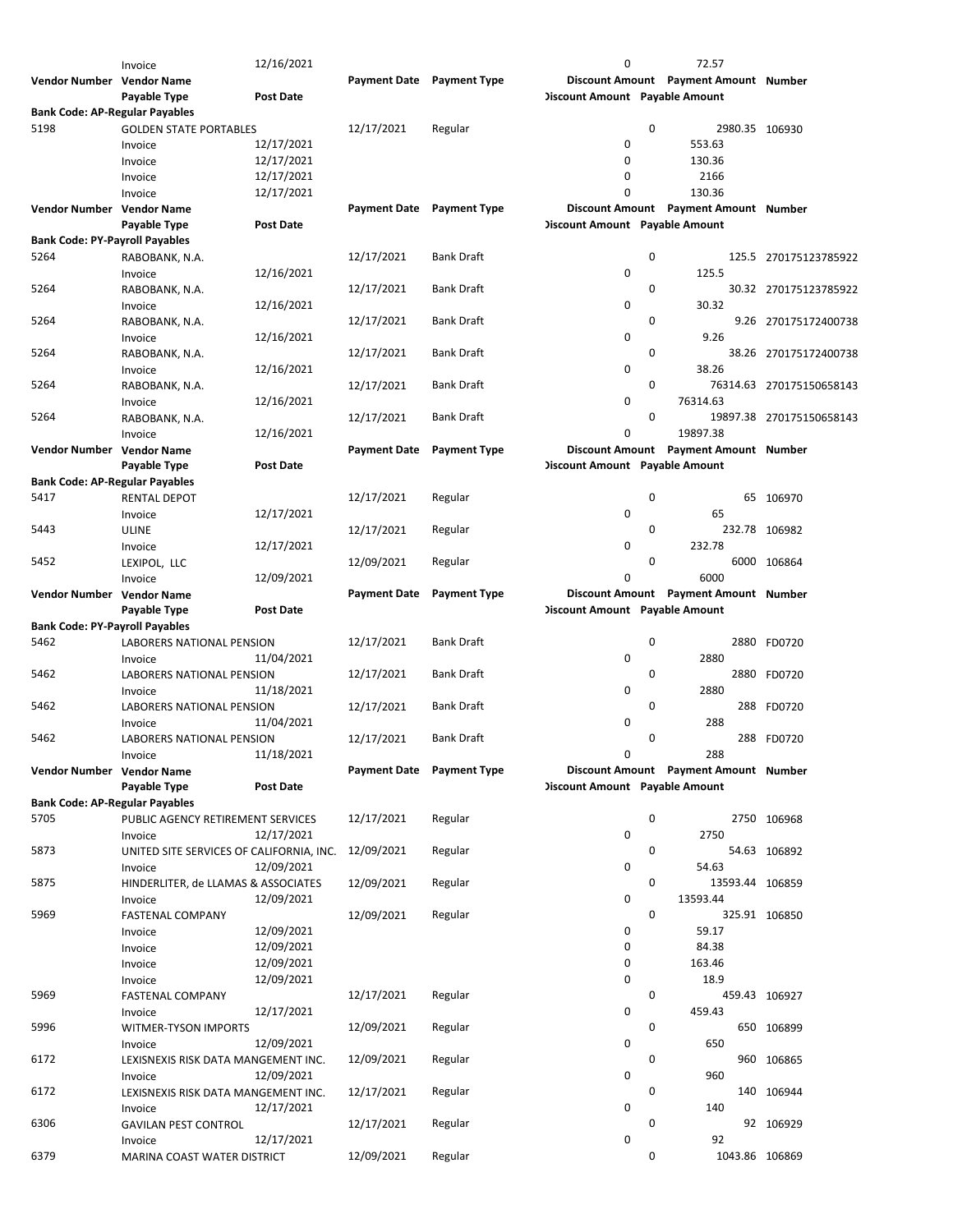|                           | Invoice                        | 12/09/2021       |                     |                           | 0                                     | 179.3                                 |                |
|---------------------------|--------------------------------|------------------|---------------------|---------------------------|---------------------------------------|---------------------------------------|----------------|
|                           | Invoice                        | 12/09/2021       |                     |                           | 0                                     | 210.39                                |                |
|                           | Invoice                        | 12/09/2021       |                     |                           | 0                                     | 479.68                                |                |
|                           | Invoice                        | 12/09/2021       |                     |                           | 0                                     | 174.49                                |                |
| 6379                      | MARINA COAST WATER DISTRICT    |                  | 12/17/2021          | Regular                   |                                       | $\mathbf 0$                           | 315.14 106945  |
|                           | Invoice                        | 12/17/2021       |                     |                           | 0                                     | 315.14                                |                |
| 6441                      | CRITICAL REACH, INC.           |                  | 12/17/2021          | Regular                   |                                       | 0                                     | 440 106919     |
|                           | Invoice                        | 12/17/2021       |                     |                           | 0                                     | 440                                   |                |
| 6477                      | ROBERT S. JAQUES               |                  | 12/09/2021          | Regular                   |                                       | $\mathbf 0$                           | 6075 106884    |
|                           | Invoice                        | 12/09/2021       |                     |                           | 0                                     | 6075                                  |                |
| 6553                      | COMCAST                        |                  | 12/09/2021          | Regular                   |                                       | $\mathbf 0$                           | 420.88 106840  |
|                           | Invoice                        | 12/09/2021       |                     |                           | 0                                     | 420.88                                |                |
| 6553                      | COMCAST                        |                  | 12/17/2021          | Regular                   |                                       | $\mathbf 0$                           | 74.15 106911   |
|                           | Invoice                        | 12/17/2021       |                     |                           | 0                                     | 74.15                                 |                |
| 6553                      | <b>COMCAST</b>                 |                  | 12/17/2021          | Regular                   |                                       | $\mathbf 0$                           | 121.56 106912  |
|                           | Invoice                        | 12/17/2021       |                     |                           | 0                                     | 121.56                                |                |
| 6553                      | COMCAST                        |                  | 12/17/2021          | Regular                   |                                       | 0                                     | 300.06 106913  |
|                           | Invoice                        | 12/17/2021       |                     |                           | 0                                     | 300.06                                |                |
| 6599                      | MONTEREY PENINSULA ENGINEERING |                  | 12/09/2021          | Regular                   |                                       | $\mathbf 0$                           | 28500 106878   |
|                           | Invoice                        | 12/09/2021       |                     |                           | 0                                     | 28500                                 |                |
| Vendor Number Vendor Name |                                |                  | <b>Payment Date</b> | <b>Payment Type</b>       |                                       | Discount Amount Payment Amount Number |                |
|                           | Payable Type                   | <b>Post Date</b> |                     |                           | <b>Discount Amount Payable Amount</b> |                                       |                |
| 6671                      | <b>VERIZON WIRELESS</b>        |                  | 12/09/2021          | Regular                   |                                       | $\mathbf 0$<br>3947.53 106895         |                |
|                           | Invoice                        | 12/09/2021       |                     |                           | 0                                     | 1037.6                                |                |
|                           | Invoice                        | 12/09/2021       |                     |                           | 0                                     | 798.21                                |                |
|                           | Invoice                        | 12/09/2021       |                     |                           | 0                                     | 38.01                                 |                |
|                           | Invoice                        | 12/09/2021       |                     |                           | 0                                     | 179.2                                 |                |
|                           | Invoice                        | 12/09/2021       |                     |                           | 0                                     | 51.16                                 |                |
|                           | Invoice                        | 12/09/2021       |                     |                           | 0                                     | 279.3                                 |                |
|                           | Invoice                        | 12/09/2021       |                     |                           | 0                                     | 1564.05                               |                |
| 6671                      | <b>VERIZON WIRELESS</b>        |                  | 12/17/2021          | Regular                   |                                       | $\mathbf 0$                           | 420.49 106984  |
|                           | Invoice                        | 12/17/2021       |                     |                           | 0                                     | 420.49                                |                |
| 6727                      | DATAPROSE LLC                  |                  | 12/09/2021          | Regular                   |                                       | 0                                     | 489.1 106845   |
|                           | Invoice                        | 12/09/2021       |                     |                           | 0                                     | 489.1                                 |                |
| 6761                      | MONTEREY SIGNS, INC.           |                  | 12/09/2021          | Regular                   |                                       | 0                                     | 172.07 106880  |
|                           | Invoice                        | 12/09/2021       |                     |                           | 0                                     | 172.07                                |                |
| 6761                      | MONTEREY SIGNS, INC.           |                  | 12/17/2021          | Regular                   |                                       | 0                                     | 8980 106954    |
|                           | Invoice                        | 12/17/2021       |                     |                           | 0                                     | 8980                                  |                |
| 6970                      | ID CONCEPTS, LLC               |                  | 12/09/2021          | Regular                   |                                       | 0                                     | 159.29 106861  |
|                           | Invoice                        | 12/09/2021       |                     |                           | 0                                     | 159.29                                |                |
| 7071                      | AT&T                           |                  | 12/17/2021          | Regular                   |                                       | 0                                     | 154.56 106903  |
|                           | Invoice                        | 12/17/2021       |                     |                           | 0                                     | 51.52                                 |                |
|                           | Invoice                        | 12/17/2021       |                     |                           | 0                                     | 51.52                                 |                |
|                           | Invoice                        | 12/17/2021       |                     |                           | 0                                     | 51.52                                 |                |
| 7173                      | Iconix Waterworks (US) Inc.    |                  | 12/09/2021          | Regular                   |                                       | 0                                     | 1492.01 106860 |
|                           | Invoice                        | 12/09/2021       |                     |                           | 0                                     | 1492.01                               |                |
| 7173                      | Iconix Waterworks (US) Inc.    |                  | 12/17/2021          | Regular                   |                                       | 0                                     | 1404.68 106936 |
|                           | Invoice                        | 12/17/2021       |                     |                           | 0                                     | 1404.68                               |                |
| 7243                      | THALES CONSULTING INC          |                  | 12/17/2021          | Regular                   |                                       | 0                                     | 400 106979     |
|                           | Invoice                        | 12/17/2021       |                     |                           | 0                                     | 400                                   |                |
| 7393                      | PUBLIC SAFETY CENTER           |                  | 12/17/2021          | Regular                   |                                       | 0                                     | 252.49 106969  |
|                           | Invoice                        | 12/17/2021       |                     |                           | 0                                     | 252.49                                |                |
| 7494                      | PAVEMENT ENGINEERING, INC.     |                  | 12/17/2021          | Regular                   |                                       | 0                                     | 25307.5 106962 |
|                           | Invoice                        | 12/17/2021       |                     |                           | 0                                     | 25307.5                               |                |
| 7505                      | MONTEREY BAY ANALYTICAL SVCS.  |                  | 12/09/2021          | Regular                   |                                       | 0                                     | 625 106874     |
|                           | Invoice                        | 12/09/2021       |                     |                           | 0                                     | 625                                   |                |
| 7505                      | MONTEREY BAY ANALYTICAL SVCS.  |                  | 12/17/2021          | Regular                   |                                       | 0                                     | 78 106951      |
|                           | Invoice                        | 12/17/2021       |                     |                           | 0                                     | 78                                    |                |
| 7622                      | CONSUMER ELECTRIC, INC.        |                  | 12/09/2021          | Regular                   |                                       | 0                                     | 317.01 106843  |
|                           | Invoice                        | 12/09/2021       |                     |                           | 0                                     | 317.01                                |                |
| 7644                      | <b>COMCAST BUSINESS</b>        |                  | 12/17/2021          | Regular                   |                                       | 0                                     | 4911.11 106914 |
|                           | Invoice                        | 12/17/2021       |                     |                           | 0                                     | 4911.11                               |                |
| 7763                      | GREENWASTE RECOVERY, INC.      |                  | 12/17/2021          | Regular                   |                                       | 0                                     | 87.12 106931   |
|                           | Invoice                        | 12/17/2021       |                     |                           | 0                                     | 87.12                                 |                |
| 7910                      | KOFF & ASSOCIATES              |                  | 12/17/2021          | Regular                   |                                       | 0                                     | 7490 106942    |
|                           | Invoice                        | 12/17/2021       |                     |                           | 0                                     | 7490                                  |                |
| 7996                      | <b>CIVICPLUS LLC</b>           |                  | 12/09/2021          | Regular                   |                                       | 0                                     | 7278.45 106838 |
|                           | Invoice                        | 12/09/2021       |                     |                           | 0                                     | 7278.45                               |                |
| Vendor Number Vendor Name |                                |                  |                     | Payment Date Payment Type |                                       | Discount Amount Payment Amount Number |                |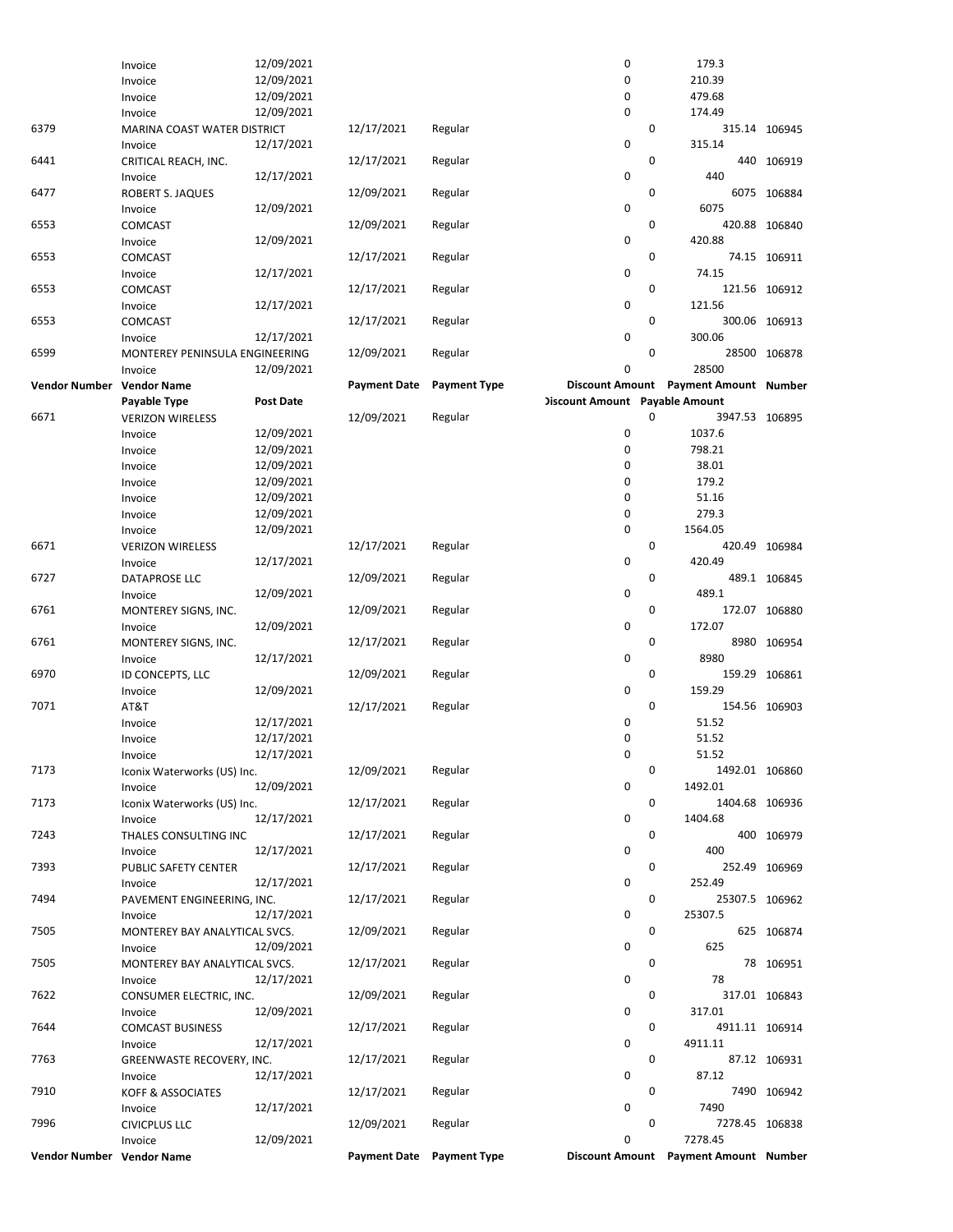|                           | Payable Type                                     | <b>Post Date</b> |                     |                     | <b>Discount Amount Payable Amount</b> |             |                                       |                |
|---------------------------|--------------------------------------------------|------------------|---------------------|---------------------|---------------------------------------|-------------|---------------------------------------|----------------|
| 8014                      | PAXTON ASSOCIATES                                |                  | 12/09/2021          | Regular             |                                       | $\Omega$    |                                       | 5300 106881    |
|                           | Invoice                                          | 12/09/2021       |                     |                     | 0                                     |             | 5300                                  |                |
| 8066                      | FUN EXPRESS, LLC                                 |                  | 12/09/2021          | Regular             |                                       | 0           |                                       | 1342.22 106853 |
|                           |                                                  |                  |                     |                     |                                       |             |                                       |                |
|                           | Invoice                                          | 12/09/2021       |                     |                     | 0                                     |             | 1342.22                               |                |
| 8091                      | <b>BADGER METER INC.</b>                         |                  | 12/09/2021          | Regular             |                                       | $\mathbf 0$ |                                       | 711.11 106833  |
|                           | Invoice                                          | 12/09/2021       |                     |                     | 0                                     |             | 711.11                                |                |
| 8273                      | SMILE BUSINESS PRODUCTS, INC.                    |                  | 12/17/2021          | Regular             |                                       | 0           |                                       | 119.6 106974   |
|                           | Invoice                                          | 12/17/2021       |                     |                     | 0                                     |             | 119.6                                 |                |
| 8332                      | <b>IVY SIMPSON</b>                               |                  | 12/09/2021          | Regular             |                                       | $\mathbf 0$ |                                       | 223 106863     |
|                           |                                                  |                  |                     |                     | 0                                     |             | 223                                   |                |
|                           | Invoice                                          | 12/09/2021       |                     |                     |                                       |             |                                       |                |
| 8338                      | <b>FEDEX</b>                                     |                  | 12/09/2021          | Regular             |                                       | 0           |                                       | 34 106851      |
|                           | Invoice                                          | 12/09/2021       |                     |                     | 0                                     |             | 4.54                                  |                |
|                           | Invoice                                          | 12/09/2021       |                     |                     | 0                                     |             | 16.81                                 |                |
|                           | Invoice                                          | 12/09/2021       |                     |                     | 0                                     |             | 12.65                                 |                |
| 8338                      | <b>FEDEX</b>                                     |                  | 12/17/2021          | Regular             |                                       | $\mathbf 0$ |                                       | 7.03 106928    |
|                           |                                                  |                  |                     |                     |                                       |             |                                       |                |
|                           | Invoice                                          | 12/17/2021       |                     |                     | 0                                     |             | 7.03                                  |                |
| 8361                      | SPEAKWRITE LLC                                   |                  | 12/09/2021          | Regular             |                                       | 0           |                                       | 1016.68 106889 |
|                           | Invoice                                          | 12/09/2021       |                     |                     | 0                                     |             | 1016.68                               |                |
| 8375                      | STATE WATER RESOURCES CONTROL BOARE 12/17/2021   |                  |                     | Regular             |                                       | $\mathbf 0$ |                                       | 17666 106976   |
|                           | Invoice                                          | 12/17/2021       |                     |                     | 0                                     |             | 17666                                 |                |
| 8558                      | KION                                             |                  | 12/17/2021          | Regular             |                                       | 0           |                                       | 4665 106940    |
|                           |                                                  |                  |                     |                     |                                       |             |                                       |                |
|                           | Invoice                                          | 12/17/2021       |                     |                     | 0                                     |             | 2040                                  |                |
|                           | Invoice                                          | 12/17/2021       |                     |                     | 0                                     |             | 2625                                  |                |
| 8643                      | <b>C &amp; C PROPERTY MANAGEMENT</b>             |                  | 12/17/2021          | Regular             |                                       | 0           |                                       | 4635 106907    |
|                           | Invoice                                          | 12/17/2021       |                     |                     | 0                                     |             | 4635                                  |                |
| 8669                      | <b>NANCY BLACK</b>                               |                  | 12/17/2021          | Regular             |                                       | 0           |                                       | 3000 106955    |
|                           |                                                  |                  |                     |                     | 0                                     |             | 3000                                  |                |
|                           | Invoice                                          | 12/17/2021       |                     |                     |                                       |             |                                       |                |
| 8791                      | <b>MONTEREY ONE WATER</b>                        |                  | 12/09/2021          | Regular             |                                       | 0           |                                       | 3453.28 106877 |
|                           | Invoice                                          | 12/09/2021       |                     |                     | 0                                     |             | 65.82                                 |                |
|                           | Invoice                                          | 12/09/2021       |                     |                     | 0                                     |             | 65.82                                 |                |
|                           | Invoice                                          | 12/09/2021       |                     |                     | 0                                     |             | 329.1                                 |                |
|                           | Invoice                                          | 12/09/2021       |                     |                     | 0                                     |             | 97.04                                 |                |
|                           |                                                  |                  |                     |                     |                                       |             |                                       |                |
|                           | Invoice                                          | 12/09/2021       |                     |                     | 0                                     |             | 550.87                                |                |
|                           | Invoice                                          | 12/09/2021       |                     |                     | 0                                     |             | 97.04                                 |                |
|                           | Invoice                                          | 12/09/2021       |                     |                     | 0                                     |             | 1268.81                               |                |
|                           | Invoice                                          | 12/09/2021       |                     |                     | 0                                     |             | 197.46                                |                |
|                           | Invoice                                          | 12/09/2021       |                     |                     | 0                                     |             | 265.02                                |                |
|                           |                                                  |                  |                     |                     |                                       |             | 40.3                                  |                |
|                           | Invoice                                          | 12/09/2021       |                     |                     | 0                                     |             |                                       |                |
|                           | Invoice                                          | 12/09/2021       |                     |                     | 0                                     |             | 476                                   |                |
| 8877                      | <b>NION</b>                                      |                  | 12/17/2021          | Regular             |                                       | $\mathbf 0$ |                                       | 345 106957     |
|                           | Invoice                                          | 12/17/2021       |                     |                     | 0                                     |             | 205                                   |                |
|                           | Invoice                                          | 12/17/2021       |                     |                     | 0                                     |             | 140                                   |                |
| 8878                      | KMUV                                             |                  | 12/17/2021          | Regular             |                                       | $\Omega$    |                                       | 520 106941     |
|                           |                                                  |                  |                     |                     |                                       |             |                                       |                |
|                           | Invoice                                          | 12/17/2021       |                     |                     | 0                                     |             | 255                                   |                |
|                           | Invoice                                          | 12/17/2021       |                     |                     | 0                                     |             | 265                                   |                |
| 8979                      | ERROL L. MONTGOMERY & ASSOCIATES, INC 12/09/2021 |                  |                     | Regular             |                                       | $\mathbf 0$ |                                       | 22915 106849   |
|                           | Invoice                                          | 12/09/2021       |                     |                     | 0                                     |             | 22915                                 |                |
| Vendor Number Vendor Name |                                                  |                  | <b>Payment Date</b> | <b>Payment Type</b> |                                       |             | Discount Amount Payment Amount Number |                |
|                           | Payable Type                                     | <b>Post Date</b> |                     |                     | <b>Discount Amount</b> Payable Amount |             |                                       |                |
|                           |                                                  |                  |                     |                     |                                       |             |                                       |                |
| 8980                      | ATHENA OCCMED                                    |                  | 12/17/2021          | Regular             |                                       | 0           |                                       | 5062 106904    |
|                           | Invoice                                          | 12/17/2021       |                     |                     | 0                                     |             | 1174                                  |                |
|                           | Invoice                                          | 12/17/2021       |                     |                     | 0                                     |             | 3888                                  |                |
| 8989                      | POLICE EXECUTIVE RESEARCH FORUM                  |                  | 12/17/2021          | Regular             |                                       | 0           |                                       | 200 106966     |
|                           | Invoice                                          | 12/17/2021       |                     |                     | 0                                     |             | 200                                   |                |
|                           |                                                  |                  |                     |                     |                                       | 0           |                                       |                |
| 9095                      | SHI INTERNATIONAL CORP.                          |                  | 12/09/2021          | Regular             |                                       |             |                                       | 324.1 106888   |
|                           | Invoice                                          | 12/09/2021       |                     |                     | 0                                     |             | 324.1                                 |                |
| 9157                      | GREG S. OMOTO                                    |                  | 12/17/2021          | Regular             |                                       | 0           |                                       | 490 106932     |
|                           | Invoice                                          | 12/17/2021       |                     |                     | 0                                     |             | 490                                   |                |
| 9247                      | VERIZON CONNECT NWF INC.                         |                  | 12/09/2021          | Regular             |                                       | 0           |                                       | 1925.41 106894 |
|                           |                                                  | 12/09/2021       |                     |                     | 0                                     |             | 1925.41                               |                |
|                           | Invoice                                          |                  |                     |                     |                                       |             |                                       |                |
| 9313                      | MANUEL L. LOPEZ & LINDA L. LOPEZ                 |                  | 12/09/2021          | Regular             |                                       | 0           |                                       | 70 106868      |
|                           | Invoice                                          | 12/09/2021       |                     |                     | 0                                     |             | 70                                    |                |
| 9409                      | STURDY OIL COMPANY                               |                  | 12/09/2021          | Regular             |                                       | 0           |                                       | 6035.37 106891 |
|                           | Invoice                                          | 12/09/2021       |                     |                     | 0                                     |             | 6035.37                               |                |
| 9409                      | STURDY OIL COMPANY                               |                  | 12/17/2021          | Regular             |                                       | 0           |                                       | 5633.72 106977 |
|                           | Invoice                                          | 12/17/2021       |                     |                     | 0                                     |             | 5633.72                               |                |
| 9411                      |                                                  |                  | 12/17/2021          |                     |                                       | 0           |                                       | 125 106987     |
|                           |                                                  |                  |                     |                     |                                       |             |                                       |                |
|                           | WILSON ANIMAL HOSPITAL, INC.<br>Invoice          | 12/17/2021       |                     | Regular             | 0                                     |             | 125                                   |                |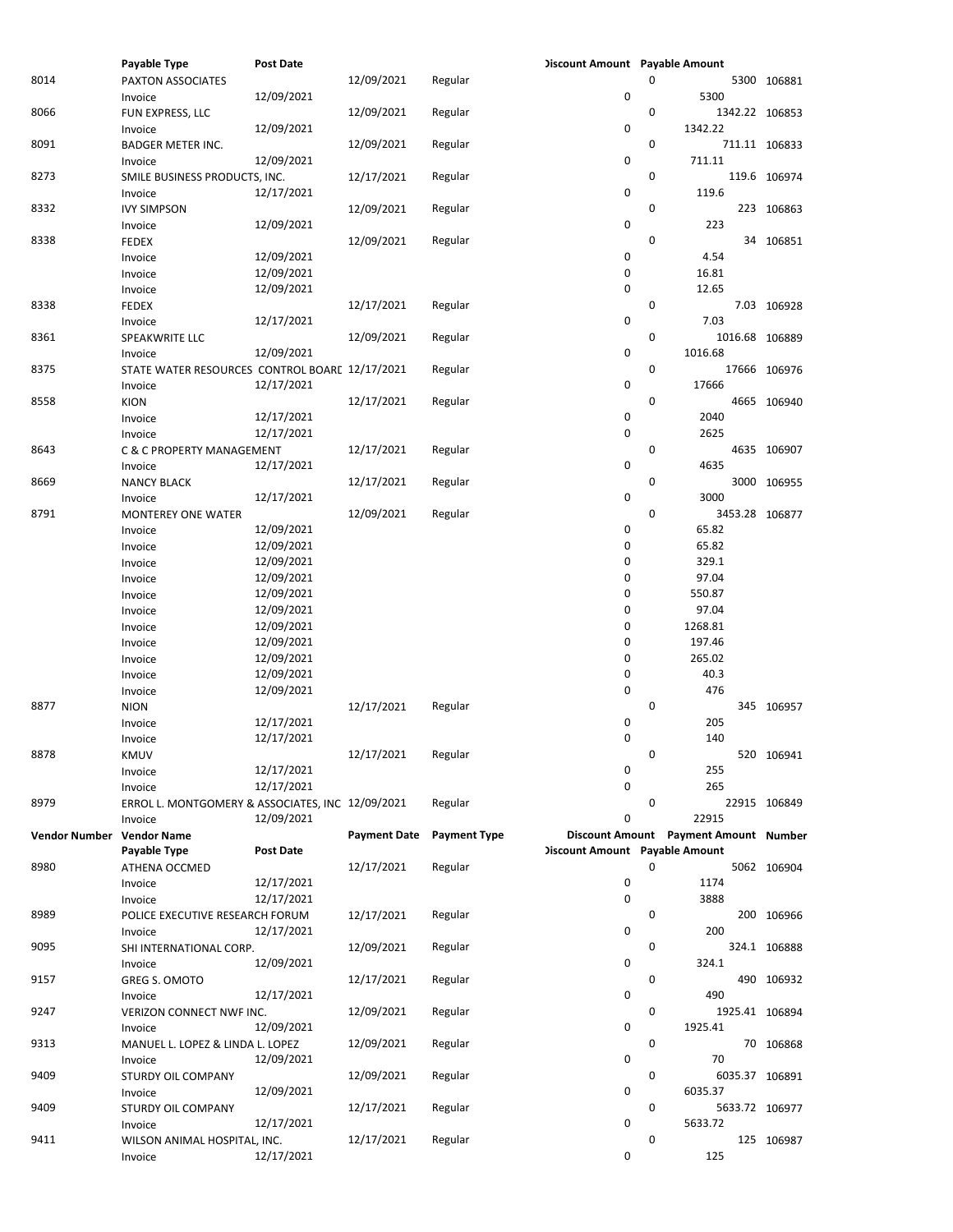| 9428                      | TERMINIX INTERNATIONAL COMPANY LTD. P 12/17/2021 |            |                     | Regular             | $\mathbf 0$                           |                                       | 314 106978    |
|---------------------------|--------------------------------------------------|------------|---------------------|---------------------|---------------------------------------|---------------------------------------|---------------|
|                           | Invoice                                          | 12/17/2021 |                     |                     | 0                                     | 157                                   |               |
|                           | Invoice                                          | 12/17/2021 |                     |                     | 0                                     | 157                                   |               |
| 9458                      | ANGELINA'S BAKERY DELI & CAFE                    |            | 12/17/2021          | Regular             | $\mathbf 0$                           |                                       | 2500 106901   |
|                           | Invoice                                          | 12/17/2021 |                     |                     | 0                                     | 2500                                  |               |
| 9503                      | A. TEICHERT & SON, INC.                          |            | 12/09/2021          | Regular             | 0                                     | 1498457.67 106831                     |               |
|                           | Invoice                                          | 12/09/2021 |                     |                     | 0                                     | 7315                                  |               |
|                           | Invoice                                          | 12/09/2021 |                     |                     | 0                                     | 1491142.67                            |               |
| 9524                      | BAY VIEW COMMUNITY DE LLC                        |            | 12/09/2021          | Regular             | $\mathbf 0$                           |                                       | 7680 106835   |
|                           | Invoice                                          | 12/09/2021 |                     |                     | 0                                     | 7680                                  |               |
| 9526                      | CRAVEN LANDSCAPING, INC.                         |            | 12/17/2021          | Regular             | 0                                     | 8058.13 106918                        |               |
|                           | Invoice                                          | 12/17/2021 |                     |                     | 0                                     | 5945                                  |               |
|                           | Invoice                                          | 12/17/2021 |                     |                     | 0                                     | 2113.13                               |               |
| 9527                      | MONTEREY BAY MILITARY HOUSING LLC                |            | 12/09/2021          | Regular             | $\mathbf 0$                           |                                       | 10344 106875  |
|                           | Invoice                                          | 12/09/2021 |                     |                     | 0                                     | 10344                                 |               |
| 9533                      | <b>BAKER MANOCK &amp; JENSEN, PC</b>             |            | 12/09/2021          | Regular             | $\mathbf 0$                           |                                       | 1728 106834   |
|                           | Invoice                                          | 12/09/2021 |                     |                     | 0                                     | 1728                                  |               |
| 9592                      | SEASIDE HOUSING LP                               |            | 12/17/2021          | Regular             | 0                                     |                                       | 1926 106971   |
|                           | Invoice                                          | 12/17/2021 |                     |                     | 0                                     | 1926                                  |               |
| 9625                      | RODOLFO MALDONADO                                |            | 12/09/2021          | Regular             | $\mathbf 0$                           |                                       | 1700 106885   |
|                           | Invoice                                          | 12/09/2021 |                     |                     | 0                                     | 1700                                  |               |
| 9635                      | COLLINS ELECTRICAL COMPANY, INC.                 |            | 12/09/2021          | Regular             | $\mathbf 0$                           | 2907.59 106839                        |               |
|                           | Invoice                                          | 12/09/2021 |                     |                     | 0                                     | 2907.59                               |               |
| 9636                      | UNITED TOWING                                    |            | 12/09/2021          | Regular             | $\mathbf 0$                           |                                       | 420 106893    |
|                           | Invoice                                          | 12/09/2021 |                     |                     | 0                                     | 420                                   |               |
| 9675                      | SEAVIEW AFFORDABLE COMMUNITIES, L.P.             |            | 12/17/2021          | Regular             | 0                                     |                                       | 2154 106972   |
|                           | Invoice                                          | 12/17/2021 |                     |                     | 0                                     | 2154                                  |               |
| Vendor Number Vendor Name |                                                  |            | <b>Payment Date</b> | <b>Payment Type</b> |                                       | Discount Amount Payment Amount Number |               |
|                           | Payable Type                                     | Post Date  |                     |                     | <b>Discount Amount</b> Payable Amount |                                       |               |
| 9713                      | CONIGLIO FAMILY PROPERTIES LLC                   |            | 12/17/2021          | Regular             | 0                                     |                                       | 5000 106915   |
|                           | Invoice                                          | 12/17/2021 |                     |                     | 0                                     | 5000                                  |               |
| 9715                      | COSTAR REALTY INFORMATION, INC.                  |            | 12/17/2021          | Regular             | $\mathbf 0$                           |                                       | 455 106916    |
|                           | Invoice                                          | 12/17/2021 |                     |                     | 0                                     | 455                                   |               |
| 9728                      | ZUMAR INDUSTRIES, INC.                           |            | 12/09/2021          | Regular             | $\mathbf 0$                           | 14447.85 106900                       |               |
|                           | Invoice                                          | 12/09/2021 |                     |                     | 0                                     | 14447.85                              |               |
| 9740                      | <b>BJL PROPERTIES IV LLC</b>                     |            | 12/09/2021          | Regular             | $\mathbf 0$                           |                                       | 3090 106837   |
|                           | Invoice                                          | 12/09/2021 |                     |                     | 0                                     | 3090                                  |               |
| 9756                      | <b>NAPA AUTO PARTS</b>                           |            | 12/17/2021          | Regular             | $\mathbf 0$                           |                                       | 163.55 106956 |
|                           | Invoice                                          | 12/17/2021 |                     |                     | 0                                     | 32.16                                 |               |
|                           | Invoice                                          | 12/17/2021 |                     |                     | 0                                     | 36.04                                 |               |
|                           | Invoice                                          | 12/17/2021 |                     |                     | 0                                     | 10.42                                 |               |
|                           | Credit Memo                                      | 11/22/2021 |                     |                     | 0                                     | $-32.16$                              |               |
|                           | Credit Memo                                      | 11/22/2021 |                     |                     | 0                                     | $-80.88$                              |               |
|                           | Invoice                                          | 12/17/2021 |                     |                     | 0                                     | 49.29                                 |               |
|                           | Invoice                                          | 12/17/2021 |                     |                     | 0                                     | 12.97                                 |               |
|                           | Invoice                                          | 12/17/2021 |                     |                     | 0                                     | 14.84                                 |               |
|                           | Invoice                                          | 12/17/2021 |                     |                     | 0                                     | 110                                   |               |
|                           | Invoice                                          | 12/17/2021 |                     |                     | 0                                     | 10.87                                 |               |
| 9757                      | SERAFINA M. SANTOS JIMENEZ                       |            | 12/09/2021          | Regular             | 0                                     |                                       | 500 106887    |
|                           | Invoice                                          | 12/09/2021 |                     |                     | 0                                     | 500                                   |               |
| 9757                      | SERAFINA M. SANTOS JIMENEZ                       |            | 12/09/2021          | Regular             | 0                                     |                                       | -500 106887   |
| 9757                      | SERAFINA M. SANTOS JIMENEZ                       |            | 12/17/2021          | Regular             | $\mathbf 0$                           |                                       | 500 106973    |
|                           | Invoice                                          | 12/17/2021 |                     |                     | 0                                     | 500                                   |               |
| 9758                      | <b>GRAHAM COE</b>                                |            | 12/09/2021          | Regular             | 0                                     |                                       | 3315 106854   |
|                           | Invoice                                          | 12/09/2021 |                     |                     | 0                                     | 3315                                  |               |
| 9759                      | <b>GRIDICS LLC</b>                               |            | 12/17/2021          | Regular             | $\mathbf 0$                           |                                       | 5850 106933   |
|                           | Invoice                                          | 12/17/2021 |                     |                     | 0                                     | 3000                                  |               |
|                           | Invoice                                          | 12/17/2021 |                     |                     | 0                                     | 2850                                  |               |
| 9760                      | <b>IRENE A. GILL</b>                             |            | 12/17/2021          | Regular             | 0                                     |                                       | 12300 106937  |
|                           | Invoice                                          | 12/17/2021 |                     |                     | 0                                     | 12300                                 |               |
| 9761                      | <b>KAREN HARRIS</b>                              |            | 12/17/2021          | Regular             | 0                                     |                                       | 7680 106939   |
|                           | Invoice                                          | 12/17/2021 |                     |                     | 0                                     | 7680                                  |               |
| 9762                      | CITY MANAGEMENT ADVISORS LLC                     |            | 12/17/2021          | Regular             | $\mathbf 0$                           |                                       | 9000 106910   |
|                           | Invoice                                          | 12/17/2021 |                     |                     | 0                                     | 9000                                  |               |
| 9763                      | <b>ENTERPRISE FM TRUST</b>                       |            | 12/17/2021          | Regular             | 0                                     | 25124.83 106926                       |               |
|                           | Invoice                                          | 12/17/2021 |                     |                     | 0                                     | 25124.83                              |               |
| 9765                      | THE ENERGUY                                      |            | 12/17/2021          | Regular             | 0                                     |                                       | 478.36 106980 |
|                           | Invoice                                          | 12/17/2021 |                     |                     | 0                                     | 478.36                                |               |
| Vendor Number Vendor Name |                                                  |            | <b>Payment Date</b> | <b>Payment Type</b> | <b>Discount Amount</b>                | Payment Amount Number                 |               |
|                           |                                                  |            |                     |                     |                                       |                                       |               |